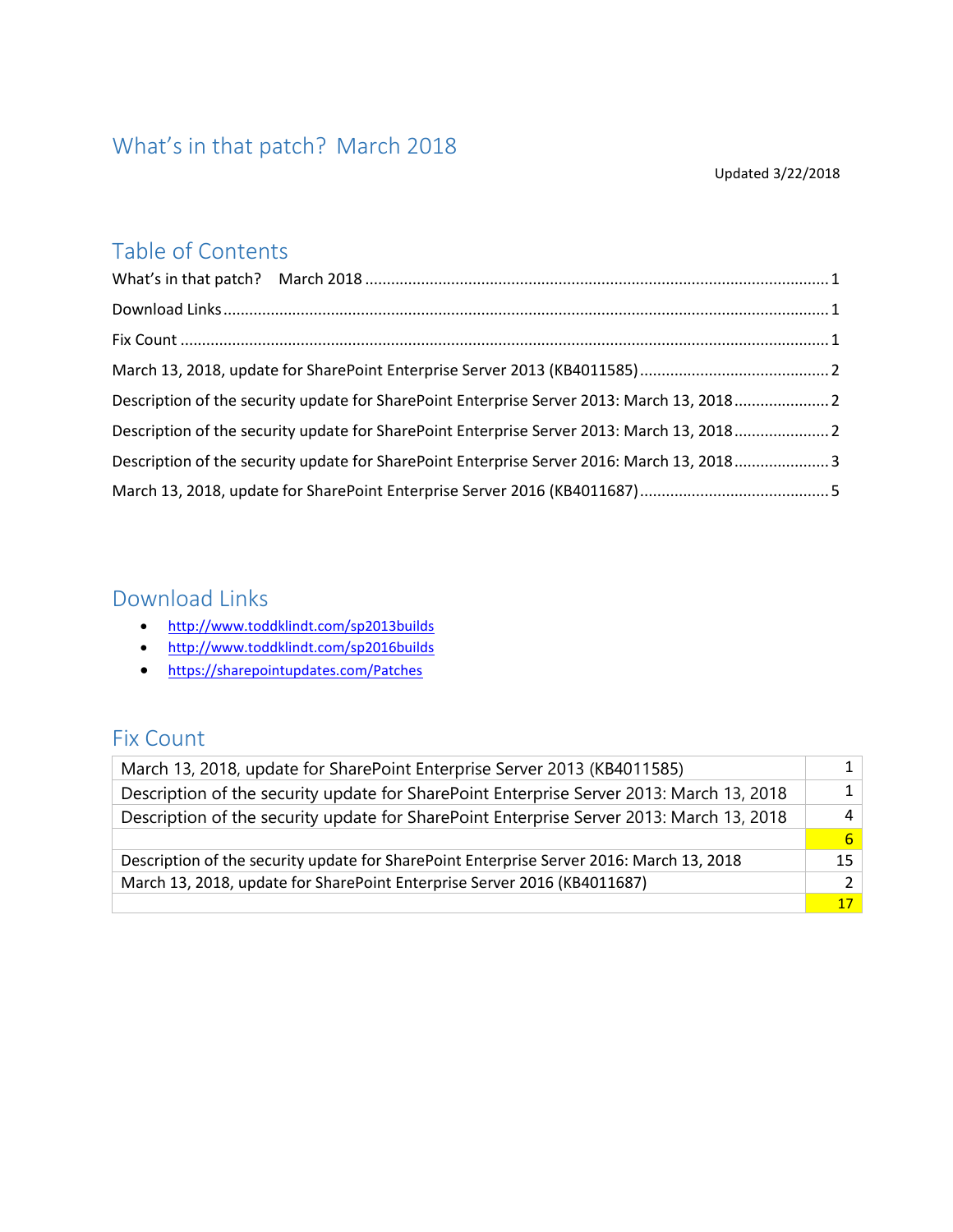# <span id="page-1-0"></span>March 13, 2018, update for SharePoint Enterprise Server 2013 (KB4011585)

For files that contain special characters in the worksheet names, you may experience file corruption issue on roundtrip across some locales. Additionally, you may receive the following error message:

Excel found unreadable content in '*FileName*'. Do you want to recover the contents of this workbook? If you trust the source of this workbook, click Yes.

### <span id="page-1-1"></span>Description of the security update for SharePoint Enterprise Server 2013: March 13, 2018

This security update resolves vulnerabilities in Microsoft Office that could allow remote code execution if a user opens a specially crafted Office file. To learn more about these vulnerabilities, see Microsoft Common Vulnerabilities and Exposures CVE-2018-0919 and Microsoft Common Vulnerabilities and Exposures CVE-2018-0922.

# <span id="page-1-2"></span>Description of the security update for SharePoint Enterprise Server 2013: March 13, 2018

This security update fixes for the following nonsecurity issues:

• You cannot access a User Profile service application that's hosted on a SharePoint Server 2016 farm from a SharePoint Server 2013 farm.

This security update also contains the following improvements:

- Provides translation for the setting search loading behavior UI in SharePoint Server 2013.
- Corrects the translation when you follow Hash Tag in the German version of SharePoint Server 2013.
- Improves the indexing compatibility for some malformed PDF files.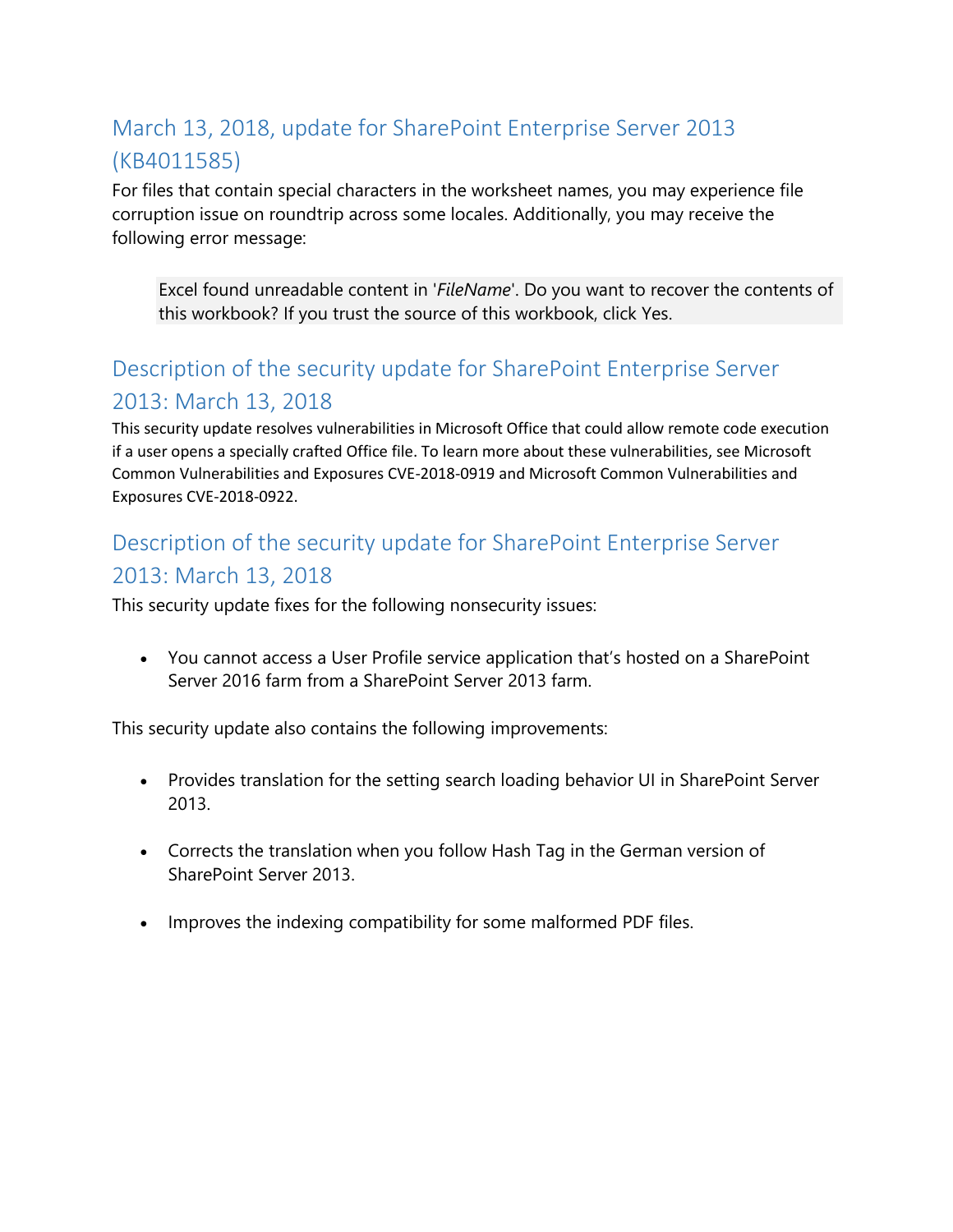## <span id="page-2-0"></span>Description of the security update for SharePoint Enterprise Server 2016: March 13, 2018

This security update contains improvements and fixes for the following nonsecurity issues in SharePoint Server 2016:

- After updating and upgrading a SharePoint 2016 farm by using a Public Update, some servers may still report that they're in the "Upgrade Required" state, even though upgrade had completed successfully. This issue is fixed in this update.
- When you use **Norwegian (Bokmål)** or any other locale that has the same separator for dates and times, you receive the following error message when you verify the date and time fields:

index was outside the bounds of the array

• You cannot open a followed document online if its filename contains the ampersand character (&). Additionally, you receive the following error message:

> Error happened: Item does not exist. It may have been deleted by another user.

- The default PDF parser doesn't parse correctly some documents that are created by Arbortext PDF Creator.
- When you add a user to a SharePoint group through the REST APIs, you receive an "UnauthorizedAccessException" error message even though the operation is completed.
- After migration from SharePoint Server 2013 to SharePoint Server 2016, the InfoPath forms that use the **User Profile Service** web service (UserProfile.asmx) are not working as expected.
- In lists that have a **Multiple Lines of Text** column, when the **Enhanced rich text (Rich text with pictures, tables and hyperlinks)** option is selected, data in tables cannot be used for searching.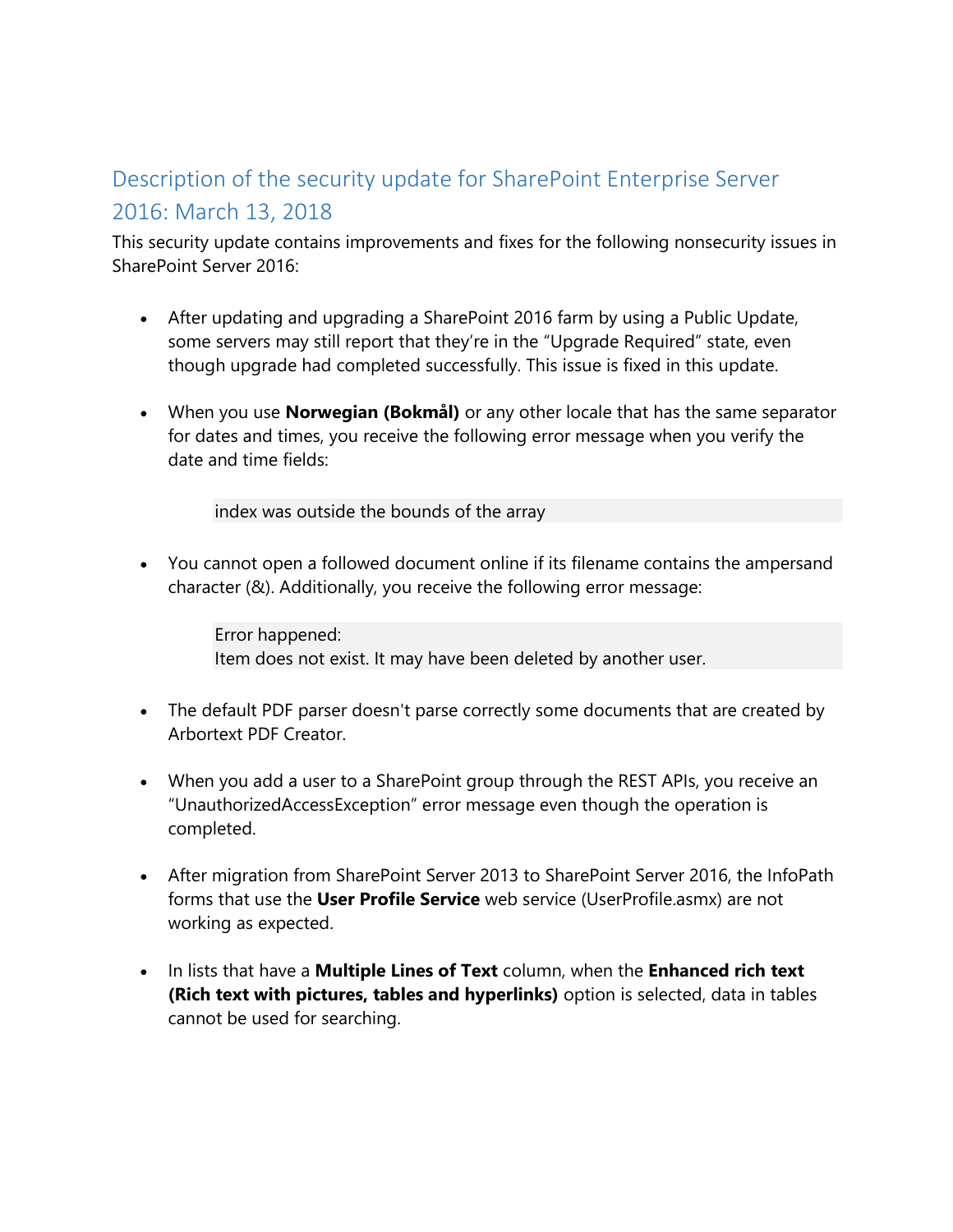• When the **Version** column in a list is indexed, you cannot add or update an item or a document in the SharePoint document library list. Additionally, you receive an error message that resembles the following:

> The URL '*Shared Documents/filename.doc*' is invalid. It may refer to a nonexistent file or folder, or refer to a valid file or folder that is not in the current Web.

- This update improves the indexing compatibility for some malformed PDF files.
- This update changes the hotfix files to make sure that all files that are required for SharePoint Framework (SPFx) are included.

This security update contains improvements and fixes for the following nonsecurity issues in Project Server 2016:

- When the Project permission "View the Project Schedule Details in Project Web App" is enabled, you may see views and data that you don't have permission to see.
- Actual work that's applied as a part of a status updates approval doesn't always appear in the given project.
- When you open and edit a project, and then save back to Project Server 2016, you may see an error message in the Unified Logging System (ULS) logs that resembles the following:

[PS\_AC][*Number*] Invalid bool pid 188745088 (B400580) for container Task

• When you open and edit a project, and then save it in Project Server 2016, you may receive an error message that has some of the following elements in it:

> ActiveCacheQueuedMessageExecutionError error="System.InvalidCastException: Specified cast is not valid"

- Consider the following scenario:
	- You have a Project Web App (PWA) site and Project Server 2016 in your organization.